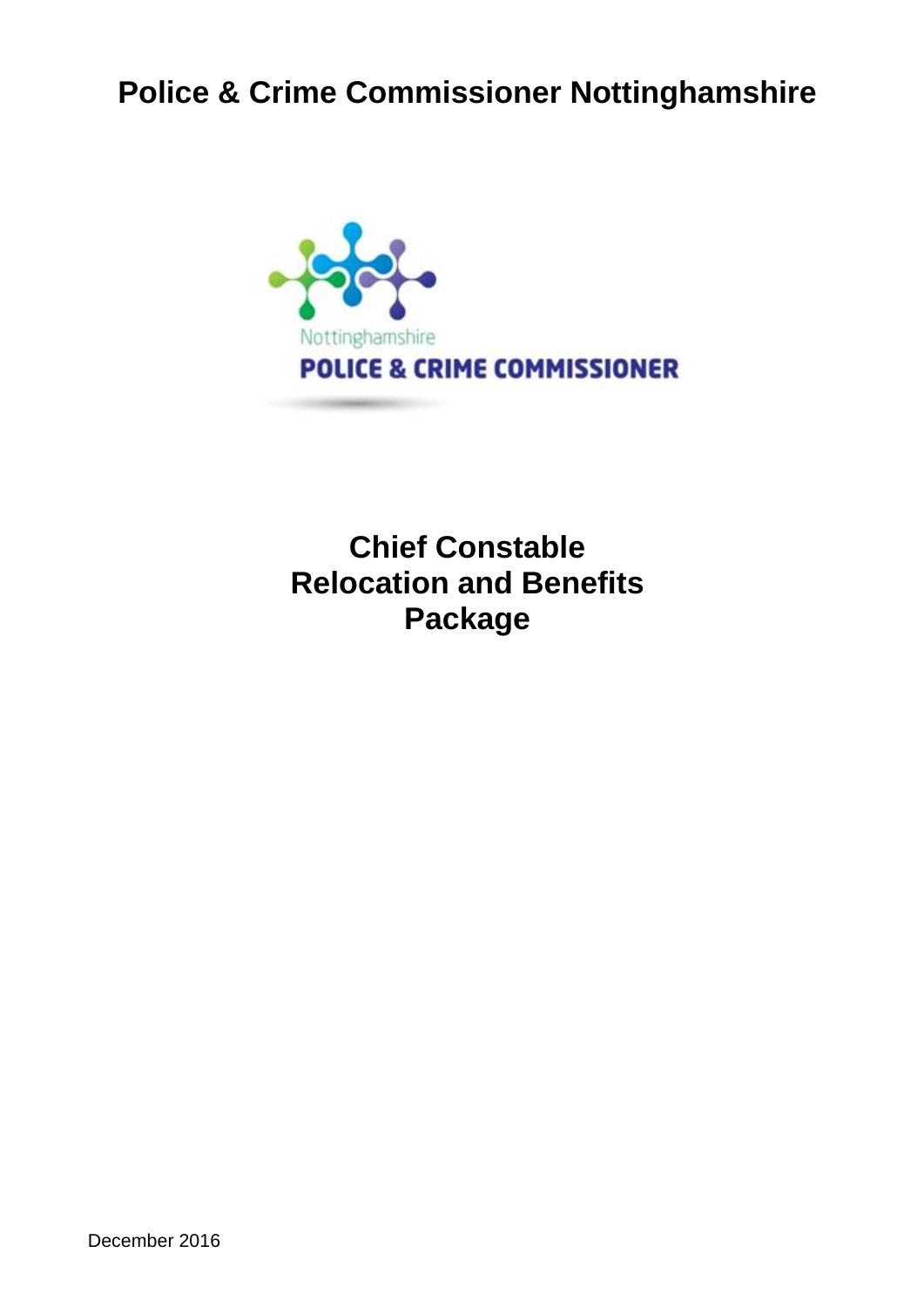## **CHIEF CONSTABLE**

## **RELOCATION & BENEFITS PACKAGE**

#### **1. Introduction**

- 1.1 These provisions only apply to the Chief Constable for Nottinghamshire appointed under section 38 (1) Police Reform and Social Responsibility Act 2011.
- 1.2 The Police & Crime Commissioner reserves the right to amend the provisions of this agreement at any time but following consultation with the Chief Constable.
- 1.3 The provisions do apply to the Chief Constable who is working part time.
- 1.4 The attention of the Chief Constable is drawn to the fact that the HM Revenue and Customs will regard the benefits set out below as benefits in kind on which the Chief Constable will be taxed. It is the responsibility of the individual recipient to identify their potential exposure to tax for the benefits set out.

## **2. Assisted Relocation**

- 2.1 To facilitate the recruitment of a high quality Officer to the rank of Chief Constable, a relocation package is available to successful candidates who decide relocate their home to Nottinghamshire, upon appointment.
- 2.2 Eligibility for the relocation package will be agreed at the interview stage and confirmed in writing in the letter of appointment.
- 2.3 Where the Chief Constable relocates their home the following is payable under Police Regulations:
	- The reasonably incurred cost of removal including removal fees and storage costs, against estimates agreed beforehand,
	- Solicitors fees and Estate Agents fees reasonably incurred in disposing of former home, against estimates agreed beforehand,
	- Solicitors fees, Estate Agents fees and Stamp Duty reasonably incurred in acquiring a new property, against estimates agreed beforehand,
	- Up to three family visits to view prospective houses at the approved mileage rate.
- 2.4 Where the Chief Constable is either the owner and/or the legal tenant of two properties simultaneously the following are also payable under the Police Regulations.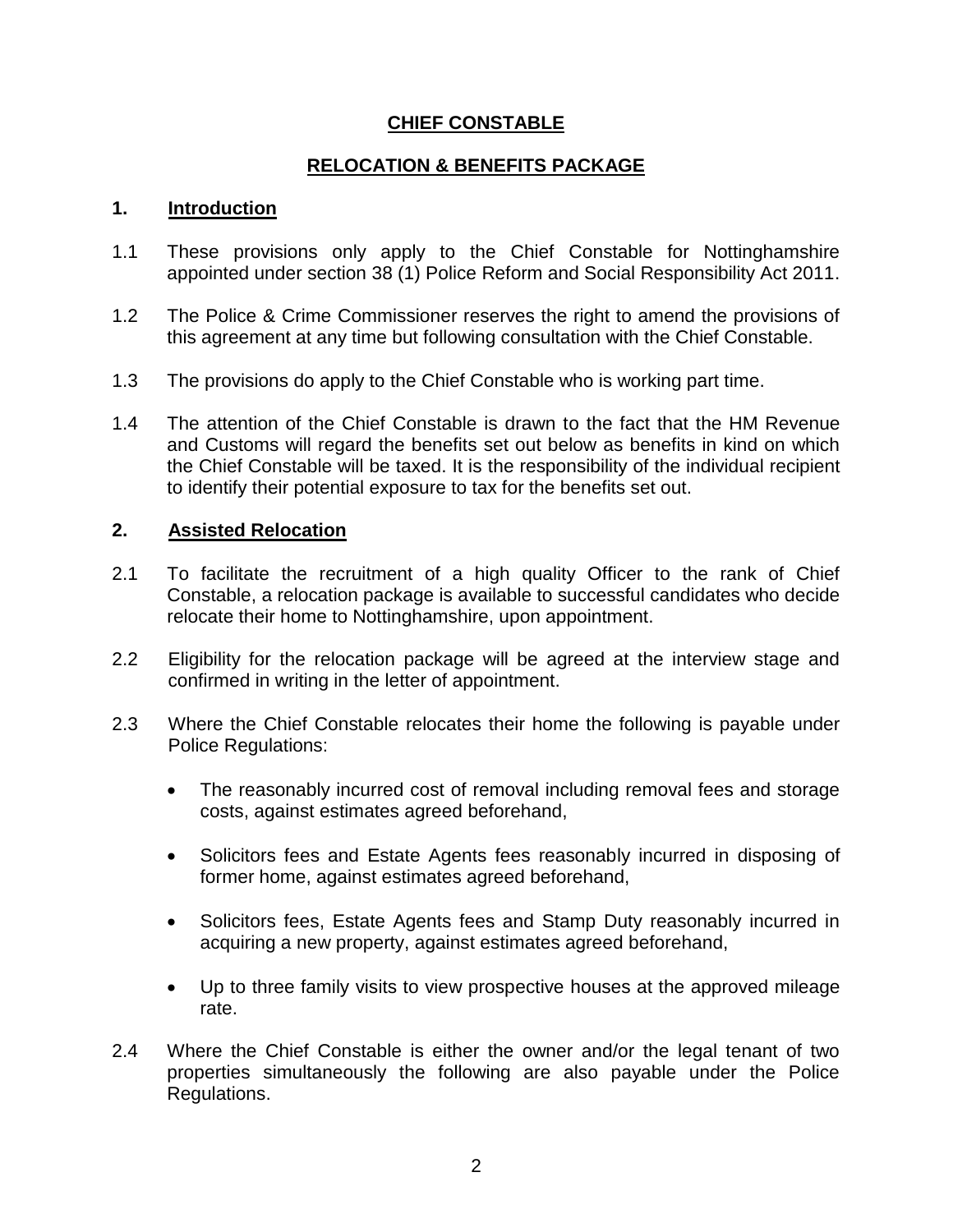- Mortgage interest or rent payable in respect of the former home for the first 26 weeks following the move which may be extended at the discretion of the Police and Crime Commissioner provided they are satisfied that all reasonable steps to dispose of the property are being made.
- Where two properties are occupied at the same time by the Chief Constable and their spouse any difference in Council Tax liability compared with the liability the existed on the former property for the first 26 weeks following the move which may be extended at the discretion of the Police and Crime Commissioner provided they are satisfied that all reasonable steps to dispose of the property are being made.
- Reimbursement of incidental expenses in respect of the move, e.g alteration and/or replacement of curtains, carpets, blinds and related fittings; relaying of floor covering; cleaning of carpets; plumbing in of washing machines; fitting of gas/electric cooker; fitting of gas fridge/freezer; fitting of television aerial; interior redecoration – materials and labour; school uniforms.
- 2.5 Full reimbursement of the reasonable costs (removal, estates agent and legal) of sale of the former home will be made by the Police and Crime Commissioner. The Chief Constable will be expected to produce receipts, vouchers or documentation as appropriate before reimbursements or payments of allowances are made. Three quotations must normally be obtained for removal fees, storage fees and reimbursement will be made on the basis of the lowest quote.
- 2.6 Additional costs associated with the purchase of a new property in the County of Nottinghamshire are also to be reimbursed. In the case of stamp duty and legal fees the payment made shall be subject to a maximum ceiling of an amount equivalent to the stamp duty payable on the actual sale price of a former home plus an additional 10%, or £22,000, whichever is the lower. In the event that the Chief Constable has no such property then the figure will be determined by the Police and Crime Commissioner the maximum amount payable being limited to £20,000.

Incidental expenses in relation to land registry, survey costs, utility costs for connection of services, removal & storage costs, travel costs for preliminary visits, will be limited to £2,000. Three quotations must be obtained for removal and storage fees and reimbursement will be made on the basis of the lowest quote.

2.7 Personal tax liability will be incurred on amounts received above current Inland Revenue limits and payments of any tax due will be the personal responsibly of the Chef Constable. It is essential that individuals take their own advice in relation to any possible tax liability at their own cost.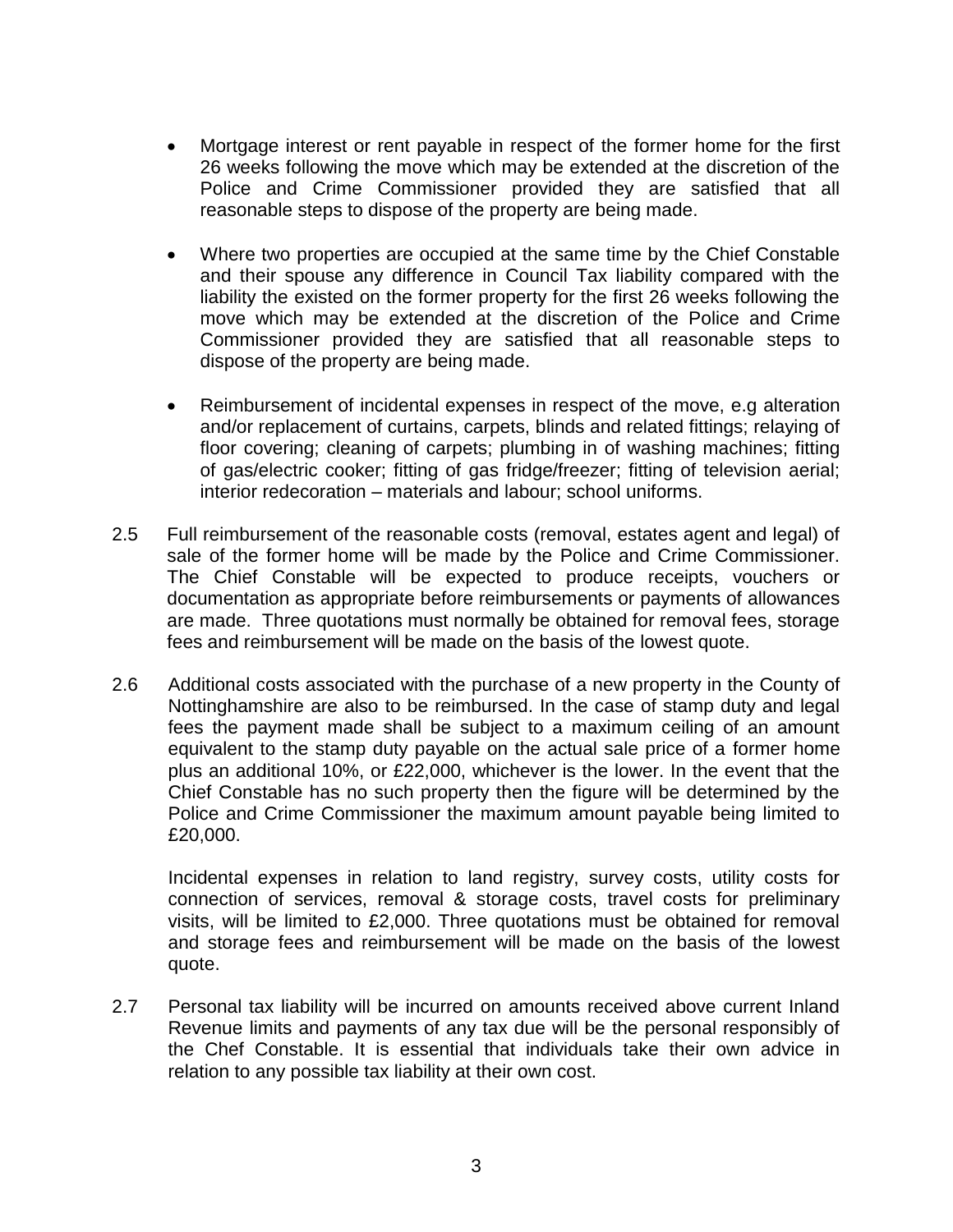2.8 These entitlements will not apply if the Chief Constable already has permanent accommodation within the force area or has already benefited from the relocation allowance operated by the Police and Crime Commissioner. Payment is dependent on the accommodation to which the Chief Constable is moving, temporarily or permanently, being within the force area. Assistance to an existing Chief Constable in Nottinghamshire is subject to the specific approval of the Police and Crime Commissioner, who will consider each application on its merits. If a Chief Constable leaves the Nottinghamshire force within 2 years of the allowance being made available the payments, except in so far as these are a legal entitlement, must normally be reimbursed to the Police and Crime Commissioner as follows: up to 2 years - 100%; over 2 years and up to 4 years 50%. Where the Police and Crime Commissioner determines to provide this allowance to an existing Nottinghamshire Chief Constable it will also consider whether to also waive the time limit in relation to the requirement for repayment**.**

## **3. Home Security**

3.1 A risk assessment is to be carried out in respect of the property of the Chief Constable, without delay and appropriate reasonable security provision carried out at the cost of the Police and Crime Commissioner. Quotations for the security work should be provided to the Police and Crime Commissioner for approval prior to expenditure being incurred.

## **4. Medical provision**

4.1 A maximum payment of £550 (subject to review*)* per year, payable monthly, to cover an existing insurance policy excluding cash back policies. A copy of the policy is to be provided as evidence. Deductions for tax and national insurance will be made at source via the payroll.

Any other related payments under this category would require Police and Crime Commissioner approval prior to expenditure being incurred.

## **5. Professional Subscriptions**

5.1 The Nottinghamshire Office of the Police & Crime Commissioner will pay for the annual CPOSA premium to the extent that this is applicable to professional duties only. The Chief Constable will be responsible for paying the proactive S38 cover of CPOSA insurance and the subscription fee.

## **6. Other expenses**

- 6.1 The following provisions will be made to the Chief Constable:
	- Refreshment, subsistence and lodging allowances paid at rates determined by PNB reimbursed through expenses.